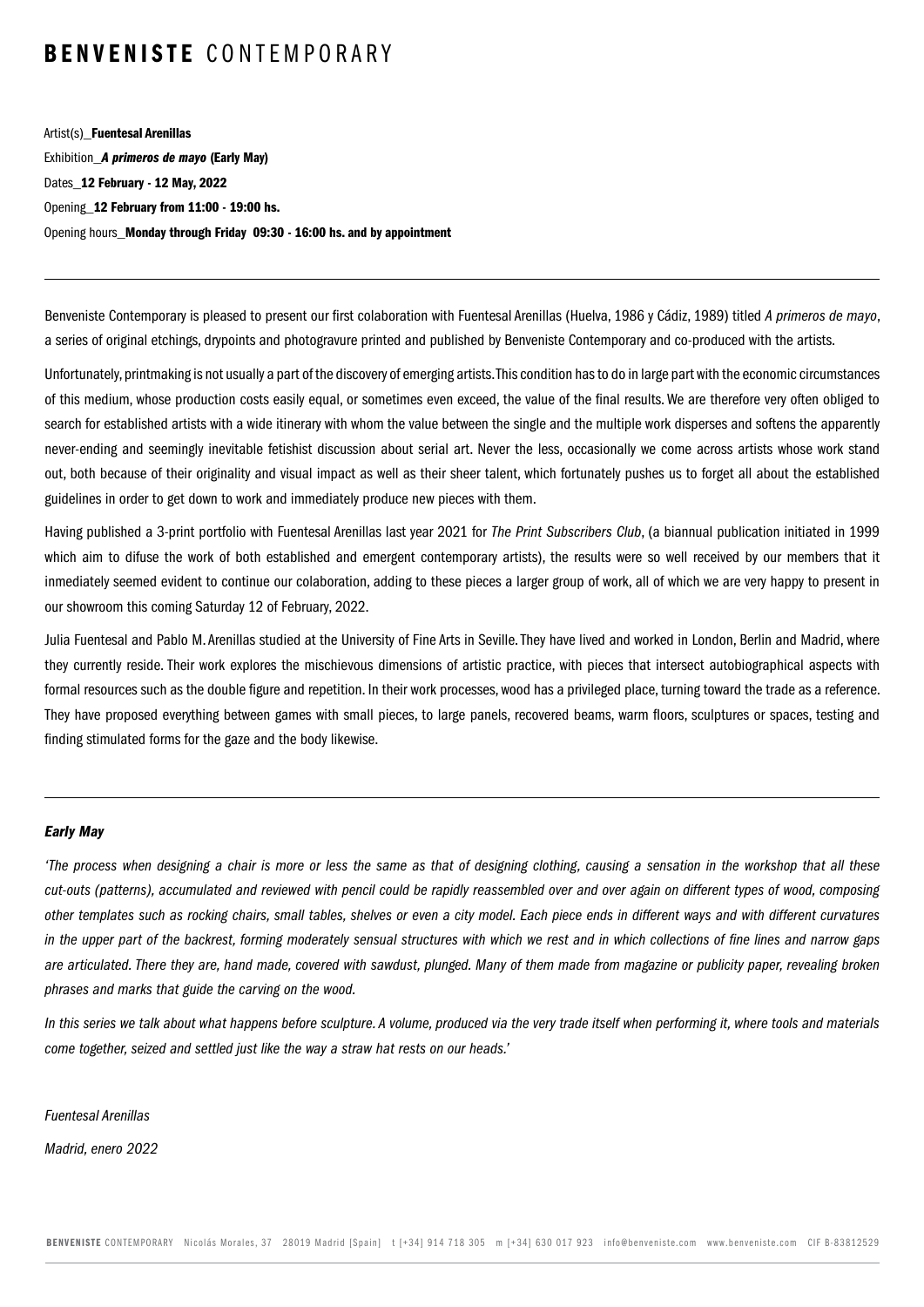## FUENTESAL ARENILLAS

#### Individual exhibitions

2021 Cubierta brillante/Margen delgado. Curated by Juan Canela, Sala de Arte Joven, Programa de producción artística Comunidad de Madrid-DKV. Madrid, Spain.

2020 Mínimo roce. Espacio de Creación Contemporánea ECCO. Cádiz, Spain.

2018 La resistencia del ello / Azul como naranja. Galería Luis Adelantado, Valencia, Spain.

Blue Project Foundation. GameShow/PlayShow. Barcelona, Spain.

2017 Why Animals Travel. Boiler Room, Galería Luis Adelantado, Valencia, Spain.

2015 We are looking for... Comisario: Juan de Nieves. Beca INICIARTE Sevilla, Spain.

#### Group shows

2021 Una grieta en la montaña. Centro de Creación Contemporánea de Andalucía. Córdoba, Spain. Dialecto. Centro de Arte Dos de Mayo. Madrid, Spain La vista y el tacto (ca. 1929-30). Centro Federico García Lorca. Granada, Spain. Turno de réplica. Construcción/Composición. Museo Patio Herreriano. Valladolid, Spain. Escultura Expandida. Centro Andaluz de Arte Contemporáneo. Sevilla, Spain. ARCO\_Madrid. Luis Adelantado. Madrid, Spain. Tangled up in play Katja Angeli + Fuentesal & Arenillas. F2 galería. Madrid, Spain.

2020 "...Y ella guarda una piedra de cada lugar que ha visitado". Galería Juan Silió. Madrid, Spain. I Got You Under My Skin. Galería Sabrina Amrani, Madrid, Spain. ARCO 2020. Galería Luis Adelantado, Madrid, Spain. Premio OpenStudio-ArteLateral. Madrid Spain. Where Water Rumbles, Metallised. Scan Projects. London, England.

2019 XXX Circuitos de Artes Plásticas 2019. Comisario: Ángel Calvo Ulloa. Sala de Arte Joven de la Co-munidad de Madrid, Madrid, Spain. Durante la construcción de la muralla china. Comisario: Ángel Calvo Ulloa. Galería Luis Adelantado, Valencia, Spain ARCO 2019. Galería Luis Adelantado, Madrid, Spain.

2018 Fundación Fenosa. MAC. La Coruña, Spain.

Artissima 2018. Galería Luis Adelantado, Turín, Italy.

Panorámica. Premio Adquisición Cañada Blanch, La Nau, Valencia, Spain. ARCO, Galería Luis Adelan-tado, Madrid, Spain.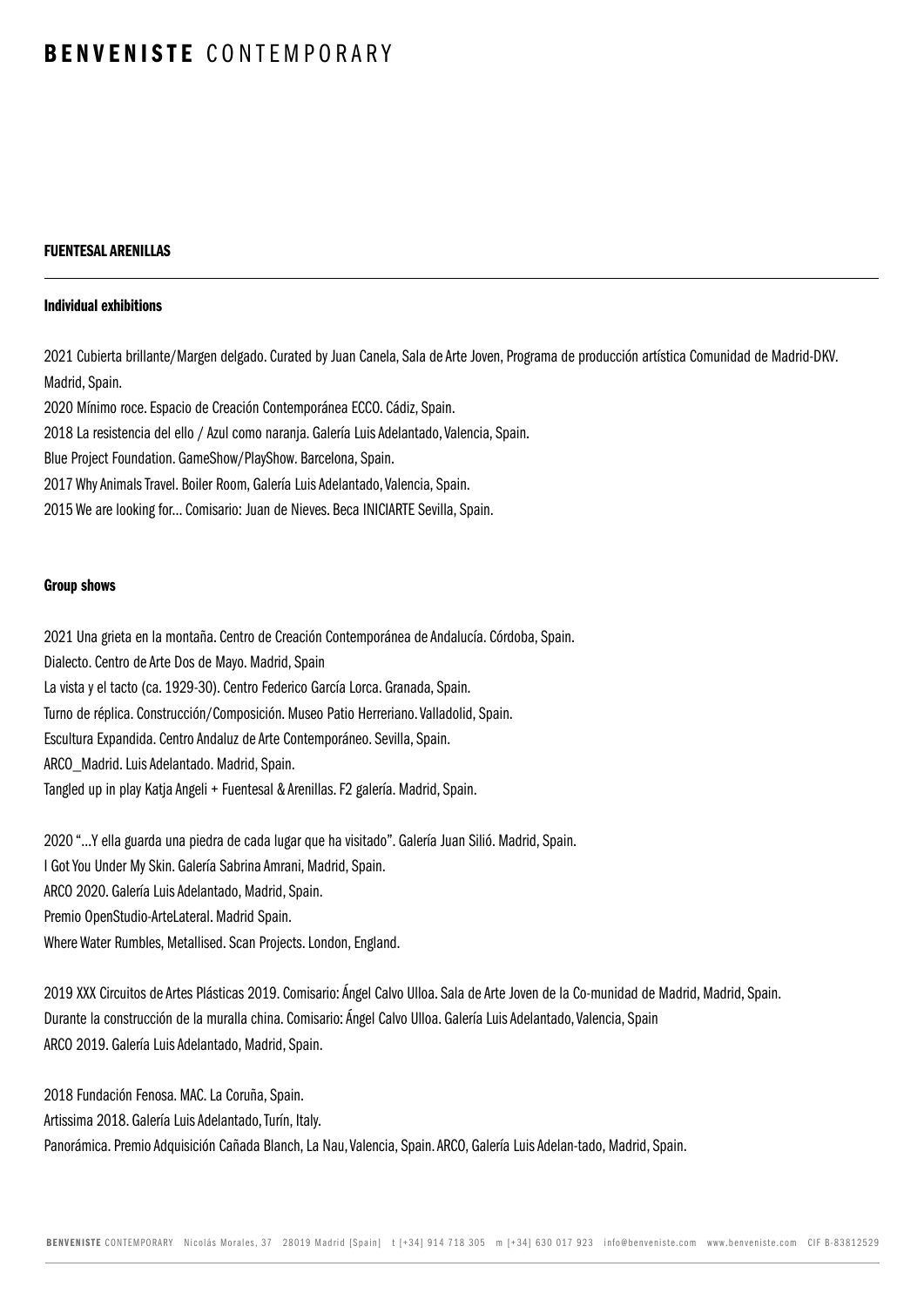## FUENTESAL ARENILLAS

#### Group shows (cont.)

2017 ARCO, Galería Luis Adelantado, Madrid, Spain. Exposición Premio Mardel de Artes Visuales. Fundación Mardel, Valencia, Spain. 2016 ¿Qué sienten, qué piensan, los artistas andaluces de ahora?. Centro Andaluz de Arte Contempo-ráneo CAAC, Sevilla, Spain. Crossroads The London Art Show. Colaboración Galería Joan Gaspar, London, England. Un lugar en el mundo. Curted by Mariana Hormaechea. Fundación CajaSol Obra Social. XXXVII Certamen Nacional de Arte Contemporáneo Ciudad de Utrera, Sevilla, Spain. DMENCIA XVII. Muestra de Arte Contemporáneo. Doña Mencia, Córdoba, Spain.

2015 OPEN CALL. Galería Luis Adelantado, Valencia, Spain.

XVl Certamen de Arte Joven, Universidad Complutense de Madrid (C a C), Madrid, Spain. Hombre vs Naturaleza. Comisario: Sema D'Acosta, Galería AB9. Murcia, Spain.

Espacio GB, C + C. Universidad de Sevilla, Spain.

2014 FINDE. Espacio de creación contemporánea. (ECCO), Cádiz, Spain. Fondamenta 3.0 La Sensa. Feria de Arte Público. Venecia, Italy. Don't Stay Apart. Lago libera. Revine Lago, Italy. ll Certamen Reciclar arte. Fundación Euroarabe, Granada, Spain. J'Adoube. Comisariado J.G Arenal, Sala Girigai, Badajoz, Spain. CICUS. XX Premio Nacional de Artes Plásticas, Sevilla, Spain. Without Contraries Is No Progression. Comisario MP&MP Rosado, El Butrón, Sevilla, Spain. Contemporarte. Sala Cantero Cuadrado. Huelva, Spain. Contemporarte. Bioclimaca de la Universidad de Almería, Almería, Spain. Cinco Años de Fotografía Contemporánea Andaluza, UNED Escuela Pías. Madrid, Spain. Estudio 120m. Museo Wurth, La Rioja, Spain. Europe Creative Center (ECC) Comisario J. Jurado y D. Crespo, Marca España, Berlín, Germany.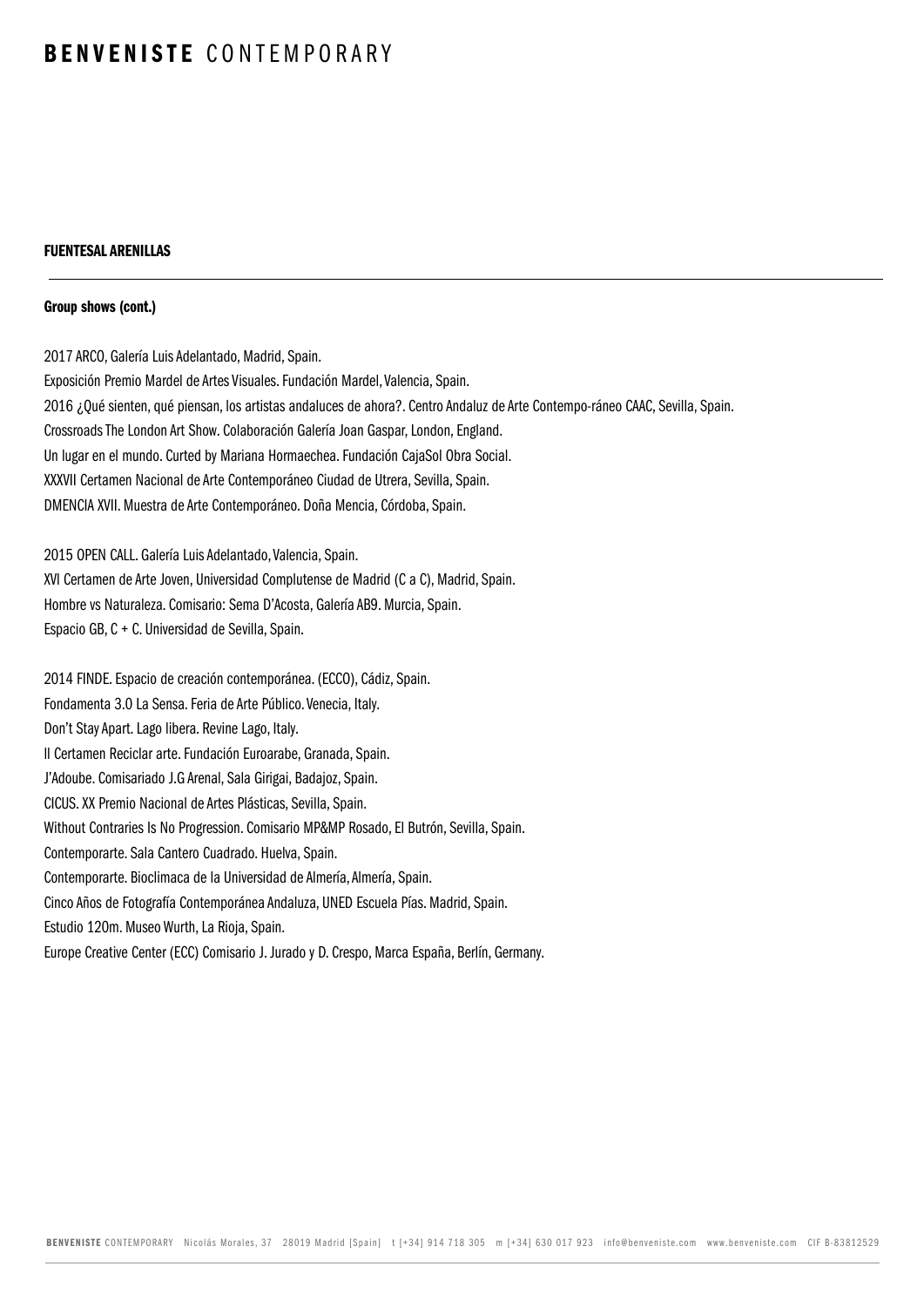## FUENTESAL ARENILLAS

#### Awards and Recidences

2022 VI Premio Cervezas Alhambra de Arte Emergente. XXV Edición Propuestas de Ayudas a la Creación Visual de VEGAP.

2021 V Programa de investigación y producción C3A, Córdoba, Spain. Beca a la producción Matadero Crea. Madrid, Spain

2020 III Edición Programa de producción artística. Primera fase. Comunidad de Madrid - DKV. Madrid, Spain.

2019 XXX Edición Circuitos de artes plásticas de la Comunidad de Madrid, Spain. Beca 'Daniel Vázquez Díaz'. Diputación de Huelva. Huelva, Spain.

2018 Residencia de producción uAva-C3A. Centro de Creación Contemporánea de Andalucía. Córdoba, Spain. Blue Project Foundation. Programa de producción y residencia. Barcelona, Spain.

2017 GlogauAir. Programa de artistas en residencia. Berlín, GerWmany.

2016 Seleccionados por Pinea Línea de Costa para los premios Future Generation Art Prize. Premio XXXVII Certamen Nacional de Arte Contemporáneo Ciudad de Utrera. Sevilla, Spain. Selección programa A secas. Centro Andaluz de Arte Contemporáneo CAAC, Sevilla, Spain.

2015 OPEN CALL Internacional. Galería Luis Adelantado, Valencia, Spain. XVl Premio de Arte Joven, Universidad Complutense de Madrid (CaC), Madrid, Spain. Beca INICIARTE. Sevilla, Spain. DMENCIA XVII. Muestra de Arte Contemporáneo, Córdoba, Spain.

2014 Adquisición XX Certamen Nacional de Artes Pláticas. CICUS, Sevilla, Spain. Adquisición Certamen Contemporarte UNIA, Andalucía, Spain. Z Jornadas de arte Montalbán, Córdoba, Spain. Seleccionados para Workshop con Wilfredo Prieto. Fundación NMAC, Spain.